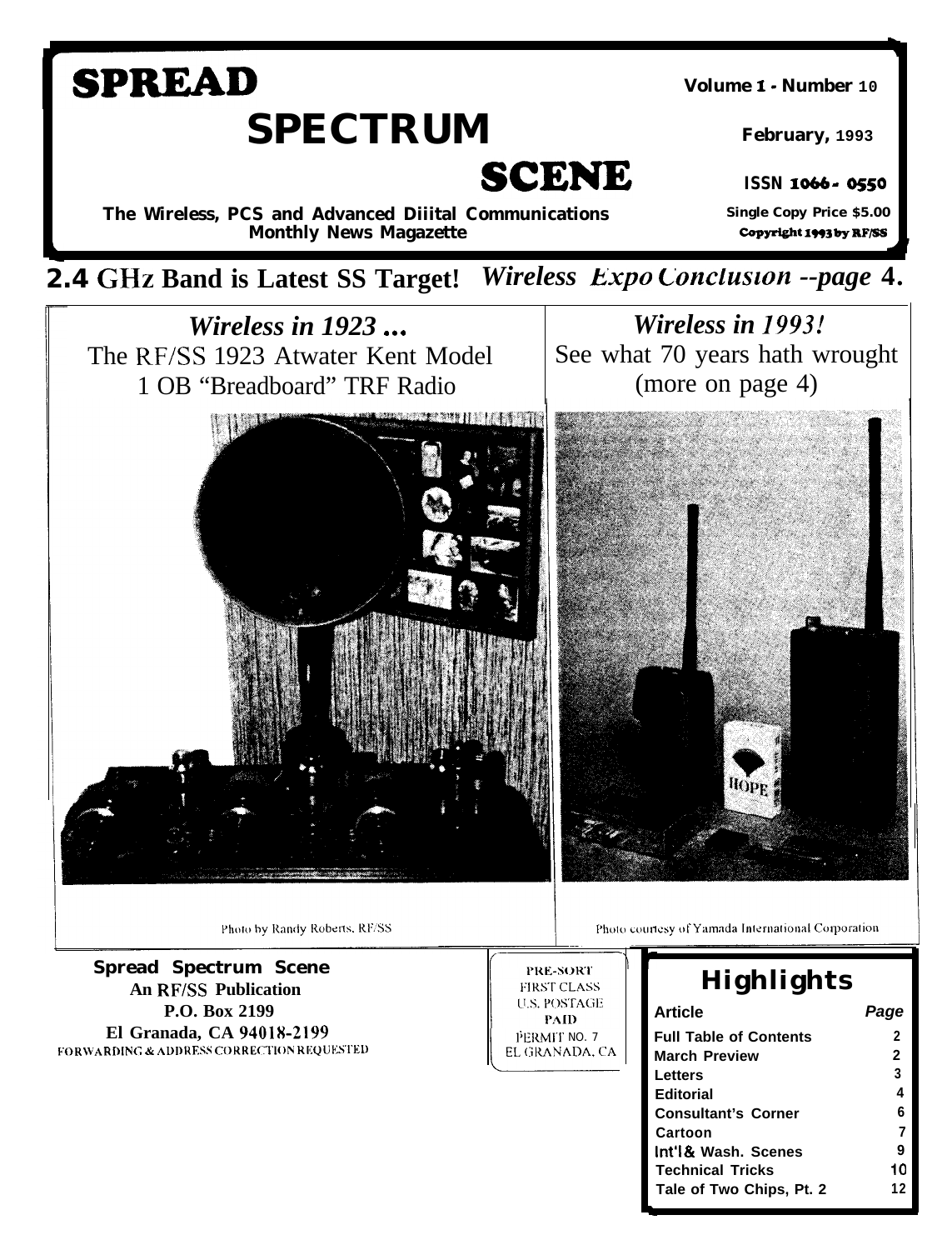**SPREAD SPECTRUM SCENE is** dedicated to the Spread Spectrum **professional and is committed to being the primary source for the latest news and information about the growth, regulation, and opportunities in this emerging science.**

**SSS provides a forum for publication of technical information, advertising, editorials, opinions, and news relating to the emerging fields of our coverage and emphasis. SSS is a targeted circulation publication. We have chosen a distinguished cadre of the most important decision makers in this new industry to be the readers of SSS. SSS is sent by first class mail to this important cadre of industry "movers and shakers" each month. SSS can present your advertising message to the key designers, equipment developers, programmers, system integrators and end users in this new industry. Call our 800 number Hotline to request a Media Kit.**

**Editor & Publisher: Randy Roberts Editorial Consultants: Norm Holsing, Marty Roberts Contributors: Dan Doberstein, Matthew Johnson, Peter Onnigian R&D Staff: Chris Kilgus, Gary Mitchell**

**ISSN 1066 - 0550**

**Published bv: RF/SS P. 0. Box 2199 El Granada, CA 94018-2199**

Telephone Numbers: **Voice: 415-726-6849 FAX: 415-726-0118**

> **InterneffUUCP Email: hithr@well.sf.ca.us**

**Advertising & Subscription** Hotline: **Voice: 800-524-9285**

**SSS is published monthly and is available by subscription. You can receive a sample copy by sending \$1 .oo.**

**Subscription Rates: 12 Months - US First Class Mail - \$49.95 12 Months - Foreign, AIR MAIL** - **\$70.00 US Funds**

Rumors & Ramblings

• Ardis (or Motorola/Ardis) is planning something big! They are holding a special press announcement breakfast on Tuesday morning, February 16, at the Mobile 93 conference in San Jose. It seems that Ardis' president and CEO Frank Wapole and William A. Hipp, president of RadioMail, will be pitching their new joint venture.

• Go Corporation along with partners AT&T and EO, Inc. are also planning something for the Mobile 93 show. We got a hand written, pen-based "wireless originated" FAX from them exhorting us to stop by their booth, #2 16. Go shipped its latest application, GO Fax, on January 8 and sent its PenPoint 2.0 Japanese out in mid-December.

• The latest marketing study done by BIS Strategic Decisions, Norwell, MA, shows the exciting and profitable potential of PDAs and other consumer oriented personal computing devices. The report cites work being done by Casio, Tandy, Toshiba, TI, Sharp, Apple and AT&T aimed at this burgeoning market.



Whatever you can do, or dream you can, begin it. Boldness has genius. power and magic in it.

- Goethe -.\_ .\_\_.

**Don't miss an issue of Spread Spectrum Scene. Subscribe now!**

# **Table of Contents**

I

| <b>Article</b>                                      | Page |
|-----------------------------------------------------|------|
| Letters                                             | 3    |
| Editorial                                           | 4    |
| The Aerial                                          | 5    |
| <b>Consultant's Corner</b>                          | 6    |
| <b>Equipment Corner</b>                             | 7    |
| Ham Radio Happenings                                | 8    |
| <b>International Scene</b>                          | 9    |
| <b>Washington Scene</b>                             | 9    |
| Technical Tricks -- All<br><b>About Correlators</b> | 10   |
| A tale of Two Chips --<br>Part 2, The PMI TR1001    | 12   |
| Nibbles & Bits                                      | 16   |
|                                                     |      |

## Think & pread & pectrum!

h

**t**

.\_

## **March Preview**

I

l **Conclusion of Dan Doberstein's GPSS Transceiver idea article.**

l **Mobile 93 Conference report.**

**0 Hint's for more uses of the MC13176 chip.**

l **Highlights and reviews of RF Micro Devices new chips.**

**e** New Products, **columns, SS news and other features galore.**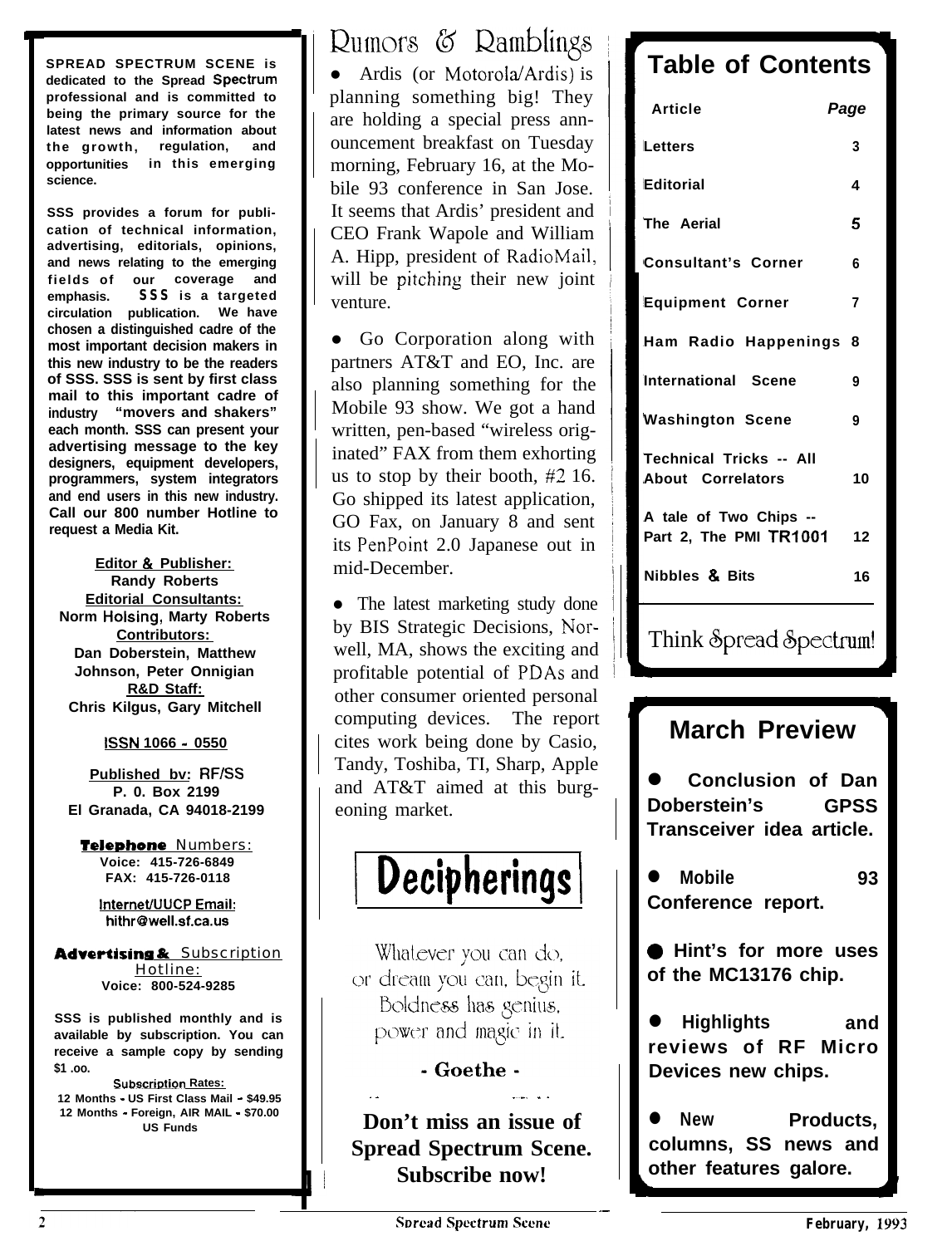Michael Bunzler **Orrestor** 

Media Relations Pacific felesis Conten 130 Kearny Street, Boem 3325 San Francisco, California 94106 9415+394-3542

**PACIFIC ~TELESIS.. Group**

January 21, 1992

Mr. Bandy Roberts Spread Spectrum Scene P.O. Box 2199 El Granada, CA 94018-2199

Dear Bandy:

**please** allow us to set the record straight regarding Pacific Telesis' upcoming spinoff of its wireless businesses. Your article in the November-December issue contained several errors of fact.

First, Pacific Telesis is not also known as Pacific Telephone and Pat Bell. Pacific Telephone ceased to exist in 1984 following the breakup of American Telephone & Telegraph. Pacific Bell succeeded it, providing local telephone service to most of California. Pacific Telesis is the holding company that owns Pacific Bell, as well as several other subsidiaries.

Second, we have no plans to offer long-distance service in a deal with MCI.

Third, we'd love to have 33 million cellular customers, as you stated. The actual number is approximately 722,000. Your figure is based on the population of the regions where we provide service.

Fourth, the separation in no way reduces the authority of either the state Public Utilities Commission or Judge Harold Greene over Pacific Bell. In fact, the PUC retains **regulatory** authority over Pacific Bell as well as **over** the California operations of PacTel Cellular and PacTel Paging. The spinoff will remove the remaining divestiture-imposed restriction8 from PacTel Cellular and our international operations. Those restrictions, however, will remain in place against Pacific Bell.

Finally, this move does not "flaunt any old regulations." The plan enhances shareholder value by creating separate, publicly traded companies that can react quickly and responsively in a rapidly changing telecommunications market.

Sincerely, Richard Royh

*SSS* regrets any confusion we may have caused, concerning this subject. Our original sources for this *piece were incorrect. We will publish the full PacTel press release on this subject in a future issue. Thanks, Michael for straightening us out!*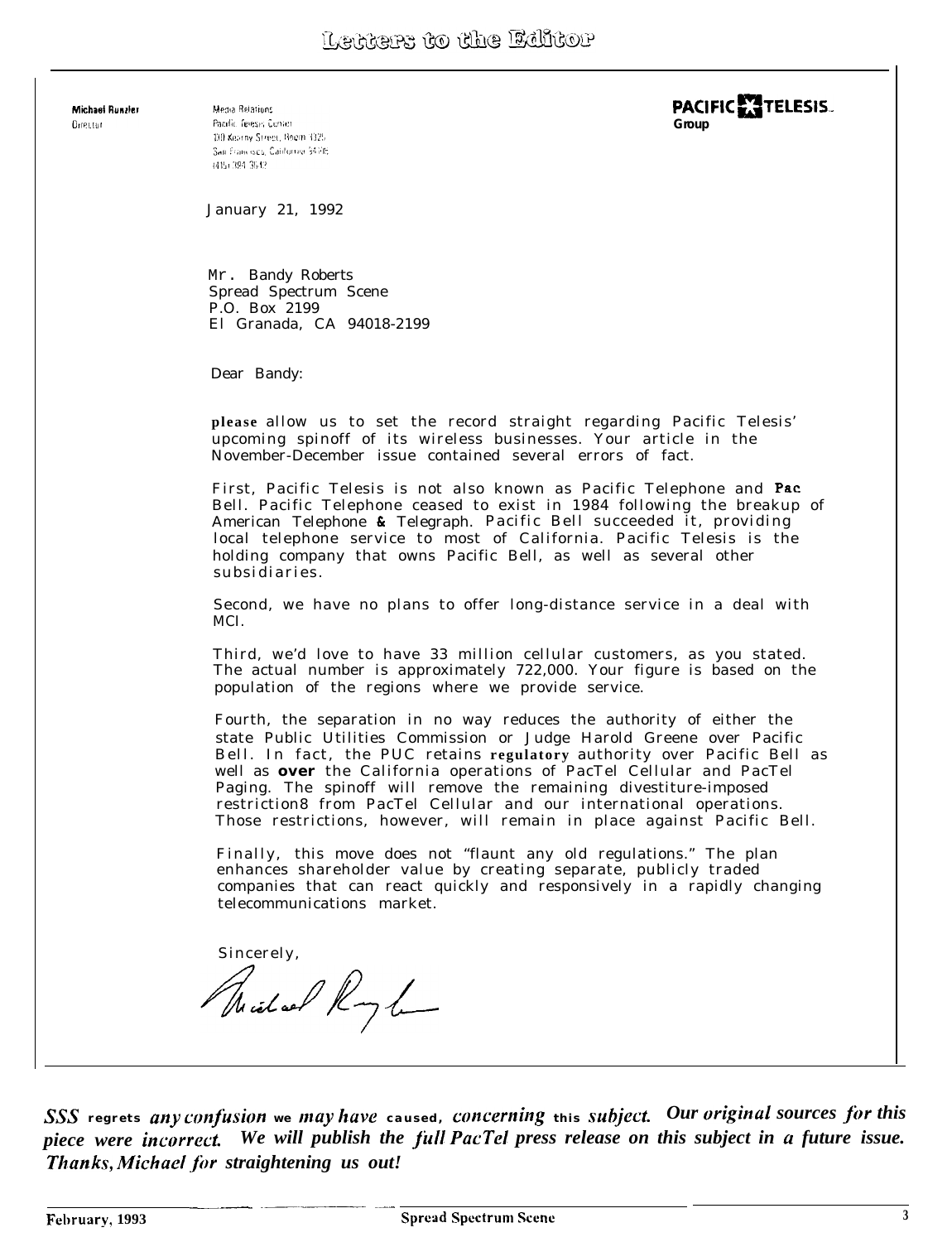#### EDATO RIAU,



#### **Pseudo Random Tidbits**

Magazine deadlines are humbling events! In our January issue, I incorrectly credited the cover picture of the lovely lady to Qualcomm and some nonexistent magazine. The magazine due the credit is *Microwaves und RF* magazine -- sorry Jack  $\&$ John. Unfortunately this same mistake was carried into the article on the Wireless Symposium & Exhibition, also. All I can say is: sorry guys.

We also need to learn how to use our spelling checker a little better -- in our editorial, on page 2, we were unable to spell predictions! Oh well, we're still maturing and will probably always need a little more proofreading than time allows.

While we are talking about our goofs in January, let me correct the ad on page 13 foi John Kratz -- his phone numbers are reversed, in case you didn't notice when you tried to call/FAX him. Very sorry John.

#### **Another Wireless Newsletter**

WCCN Publishing has stat-ted an interesting new newsletter, covering mostly the application side of IDP (Interactive

Data Processing) and wireless PDA (Personal Digital Assistant) type devices. Not really a competitor (it's not highly technical in nature) WCCN is interesting reading, if you can afford its steep price. Call or FAX Mr. Thomas A. Polizzi, President of WCCN Publishing for information or a sample.

WCC<sup>2</sup>

WCCN Publishing T-0. 230~ *426 Sprhgdi, IA 52336-0426 319-854-7333 fq: 319-854-7336*

## **Wireless Exposition Wrap** *The Move to 2.4*  $GHz$

As our cover headline states, our main conclusion from the January Wireless show was that everyone wants to move to the 2.4 GHz ISM band. HK microwave showed an FM TV link at this frequency that worked very well. HP and Triquint had new chips for this band. British giant GEC-Marconi demonstrated a really neat GaAs transceiver chip for this band. RF Associates, the local GEC-Marconi rep assures us that samples will be available for \$500 each in March -- with production prices coming down under \$20 per chip this year. The session that I chaired at the show on Friday featured a technical paper on this chip. It packs a lot of functionality into a small slice of GaAs! Look into

this chip if you want to jump into the 2.4 GHz waters. However, beware of the capricious British industrial policies and economy -- I've been burned more than once using Plessy parts!

## **What 70 Years Hath Wrought**

**Cover Feature** 

Did we get your attention with my old 1923 Atwater Kent, model 10 breadboard radio? What a contrast, huh? 70 years does make a difference in technology -- doesn't it'.' Wireless in 1923 was the latest craze -- much like "Wireless" is today. But yesterday's wireless became radio by the thirties, the nation entered a severe depression and the more than 2000 radio manufacturers that had sprung up to answer the magic of "wireless" mostly went away. I think history does repeat itself! Today wireless while little like yesterday's, is ripe for feast or famine.

The contrasting photo on our front cover shows some of Yamada's prototypes which use a SAW (Surface Acoustic Wave) convolver to rapidly synchronize SS signals at 900 MHz graphically shows how technology has advanced in 70 years. But in the broadest sense have we learned any lessons -- have we improved mankind's lot'! I think not!

Spread Spectrum devices **can help mankind** if we put our minds to it! Let's come up with some educational, health care or baby monitoring applications - not just more burglar alarms!

 $\overline{\phantom{a}}$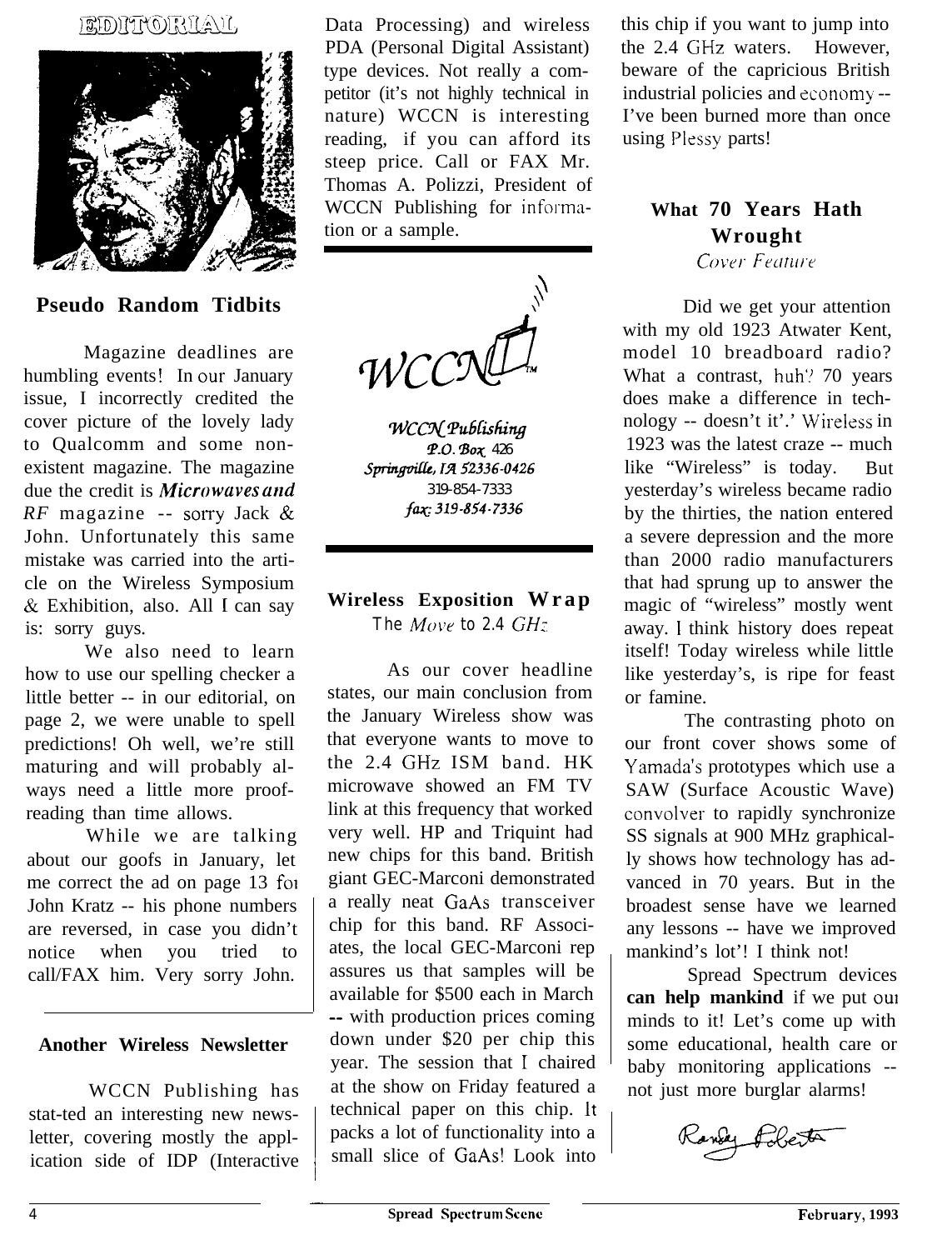# The Aerial

by Peter Onnigian, P.E., WGQEU

## **ELECTROMAGNETIC RADIATION**

Wireless data transmission utilizes electromagnetics. Just what is this'! The phenomena that are represented by the broad term electromagnetic radiation are amazingly diverse and far reaching. They are all characterized by interaction between objects, the radiation source and the radiation receiver. The emitter (transmitter) may be widely separated in a vacuum, in air. in interstellar space, buildings, walls. trees, or what have you, from the receiver.

Examples ofelectromagnetic radiation are the warming of your body by sun light, perception of a star by the eye, or reception of a RF signal from Voyager, millions of miles away! Human tissue and bone is illuminated from an X-ray source transmitted thru tissue to the X-Ray film (receiver). These are only a few examples of electro-magnetic radiation, which we take for granted.

The change in the receiver occurs after a time interval that is consistent with the understanding that something has traveled from the emitter to the receiver with the speed of light. The speed depends on the velocity factor of the medi**lm.**

In a configuration of conductors and dielectrics (antenna) current flow will produce electromagnetic fields and electrostatic charges.

We have all heard of Maxwell's equations and their relationship to electromagnetic currents and voltage charges. Maybe you've forgotten much of it though, since tak-**11g** Electromagnetics 10 1, say thirty years ago. Maxwell was a genius who explained this type of radiation with math equations. One of his equations worthwhile recalling is :hat radiation decreases about 6 dB every time you double the distance between transmitter and receiver.

Perhaps it's best to leave the theory of electromagnetics at this point, without getting into the Dirac delta function free space Green's function, or scaler and vector potentials. It's a very complicated subject, taking about two years to cover at most specialty universities.

It's very important to remember electromagnetic radiation contains both electric and magnetic fields. Their relationship is very complicated, but nevertheless they exist together.

**We have all heard of Maxwell's equations and their relationship to electromagnetic currents and voltage charges.**

Now in antennas used for RF data transmission, electrons (current) are forced to oscillate in sync. Such oscillation is limited to the finite time during which the transmitter is active, causing current to oscillate at the carrier frequency if it is unmodulated. The current flow oscillates by changing flow direction twice each cycle. It's this current flow that causes magnetic fields, which causes radio frequency radiation, the good stuff we need for information transmission from point A to Point B!

## **Basic Radiation**

There are two inseparable fields associated with the transmitted signal, an electric field due to voltage and a magnetic field due to current flow. The oscillations of current and voltage occur at twice the RF frequency. These fields are at right angles to each other and to the direction of propagation.

The electric field is measured by the potential per unit distance. This value is referred to as the field strength.

## **Polarization**

By convention, the direction of the electric lines of force define the direction of polarization of radio waves. Horizontal dipoles (parallel with the earth) radiate horizontally polarized radiation. And vertical dipoles propagate vertically polarized waves.

In free space, very remote from ground effects and the earth's atmosphere, these senses remain constant. A suitably aligned receiving antenna would respond best to the whole of the incident field properly aligned.

## **Send your antenna questions to Peter Onnigian.**

## **ANTENNAS FOR WIRELESS ALARMS AND DATA**

Extend your wireless range up to **30** miles using Ham-Pro antennas specifically designed for 150,450 and 915 MHz.

Spread spectrum and alarm system reliability is greatly improved using these Yagi antennas indoors or outdoors.



6199 El Warehouse Way Sacramento, CA 95826 (916) 381-4469. Fax: (916) 381-4332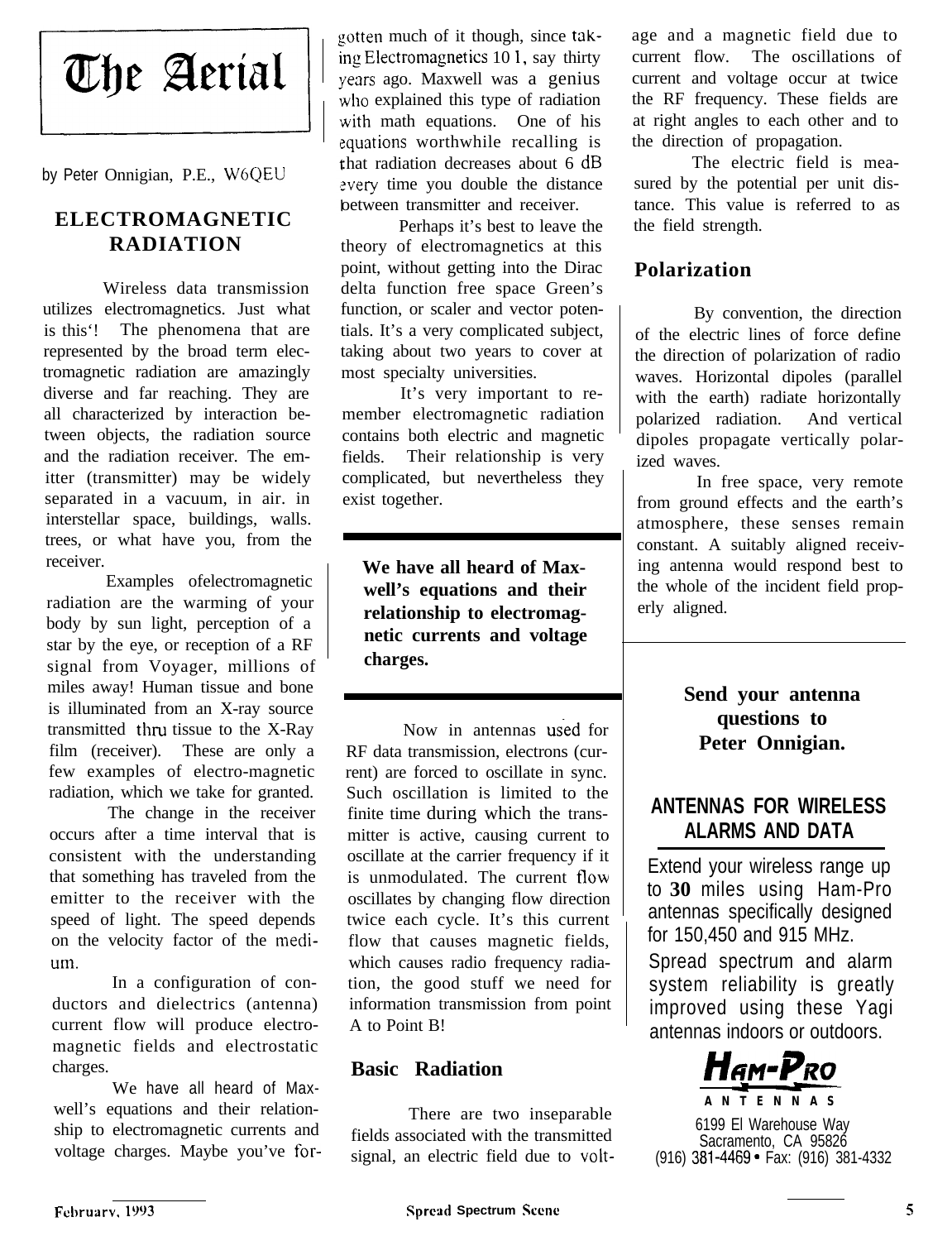

#### By Gary Mitchell

This month marks the beginning of a new monthly feature in SSS. tentatively titled Consultant's Corner. This column is for those readers who. by choice or not, are in the process of becoming consultants rather than fulltime employees.

**An Introduction:** As an introduction, I thought I would say a few words about myself. I have been au engineer for about 14 years now, most of that time as an employee, usually of large companies.

In 1990, after two successive layoffs, I decided that it was time to take charge of my own career, rather than leave it in the hands of some company. That's when I started consulting. It's been a slow start, and it definitely is not a way to get rich quick, but to me it's a lot better than being an employee.

I doubt that there is anyone who hasn't noticed that we have undergone a very painful economic restructuring the past couple of years. Partly as a result of this painful restructuring, the US (and Canada) are now poised to be the low cost producers of electronic equipment.

When you consider the downsizing of companies, the low interesl rates and the pent-up consumer demand, it's obvious that we are ready for a big change. I think that we are going to see a resurgence of manufacturing, but you won't see it in the big-name companies that you think of when you think about the electronics industry.

The new growth will be in small companies (and individuals) that recognize the singular opportunity that now presents itself. We RF engineers can (and must) be a big part of that. Manufacturing is where the high-paying jobs are, not just for us, but for the rest of the country as well, and we hold the "keys to the kingdom," the ability to make things happen with hardware.

\_\_\_~\_ ..-..

When you consider that, and all of the new telecommunications that is happening now (most involving RF), you realize that it's up to us, there simply  $\frac{1}{2}$  no one else to do the job. So let's get to it!

**Getting Started:** I want this column to be an interactive, two-way forum. Please write to me or call me with questions, suggestions, complaints or just about anything -- I like talking to RF people about most anything. My address and phone number are printed at the end of this column and I would like to hear from you. You can write to me if you wish, but I would rather talk on the phone. Call me during the day, leave a message. and I'll get back to you in the evening.

One of the first things I would like to hear is a better name for this column. We are calling it Consultant's Corner right now, but we would like to have a better-sounding name, and it's up to you.

**Product Review:** As I will discuss in future columns, one of the most importaut things we have going for us as consultants is an encyclopedic knowledge of the parts available to do the job at hand. To facilitate this, I will frequently review new RF products.

This month's product is a quadrature modulator, the RF2402, from RF Micro-Devices. The chip, shown below, is a complete quadrature modulator in one inexpensive monolithic package.

This single component replaces a quadrature phase splitter. two mixers and a summer with one inexpensive package. The device operates over a frequency range of below 100 to above 1000 MHz.

So how might you use this device'.' Well, suppose you had a chance at a job that required a QPSK modulator at 222 MHz for a mobile data service. You could use a conventional approach. with mixers, splitters and combiners,



moduulating at a low IF and then upconverting.

Or you could use RF Micro-Devices quadrature modulator chip that makes it possible to do the same job using just a synthesizer at the final output frequency and the quadrature modulator chip (with some appropriate filtering added). We'll be talking about inexpensive synthesizer chips in the near future.

All of this simplicity comes at a cost of only \$12.32 per device, in quantities of 100. You really can't afford not to use this device, and if you call Chris Fisher at RF Micro-Devices, I bet he'll be happy to send you a sample or two. (Help Randy, tell Chris that you heard about the part in Spread Spectrum Scene). They also make a companion &modulator chip and we'll talk about it uext month.

One more thing. There is notliing as aggravating to me as reading a data sheet or product review and finding everything except a price. It's like they don't think price is an important design parameter! So I promise you, any product reviewed in my column will include a price, or it won't be in the column at all!

Next Month: The future topics of this column depend to a great extent on what you want to hear about. I have some ideas, but if you write or call me, I'll try to get to what is on your mind.

#### **RF Micro Devices can be reached at: 7341-D W. Friendly Ave. Greensboro, NC 27410 (Y 1Y) 855-X085**

I can be reached at:

NOVA RF Systems, Inc.

#### **The Complete RF/Microwave Solution**

|  | -RF/Microwave Systems<br>-Custom Design/Consulting<br>-Simulation Software<br>-Synthesizers (PLL/DDS)<br>-Complete Lab/Machine Shop<br>-TDMA/CDMA/Spread Spectrum |  |  |
|--|-------------------------------------------------------------------------------------------------------------------------------------------------------------------|--|--|
|  | 1740 Pine Valley Dr. Vienna, VA 22182<br>(703) 255-2353                                                                                                           |  |  |

 $\overline{\phantom{a}}$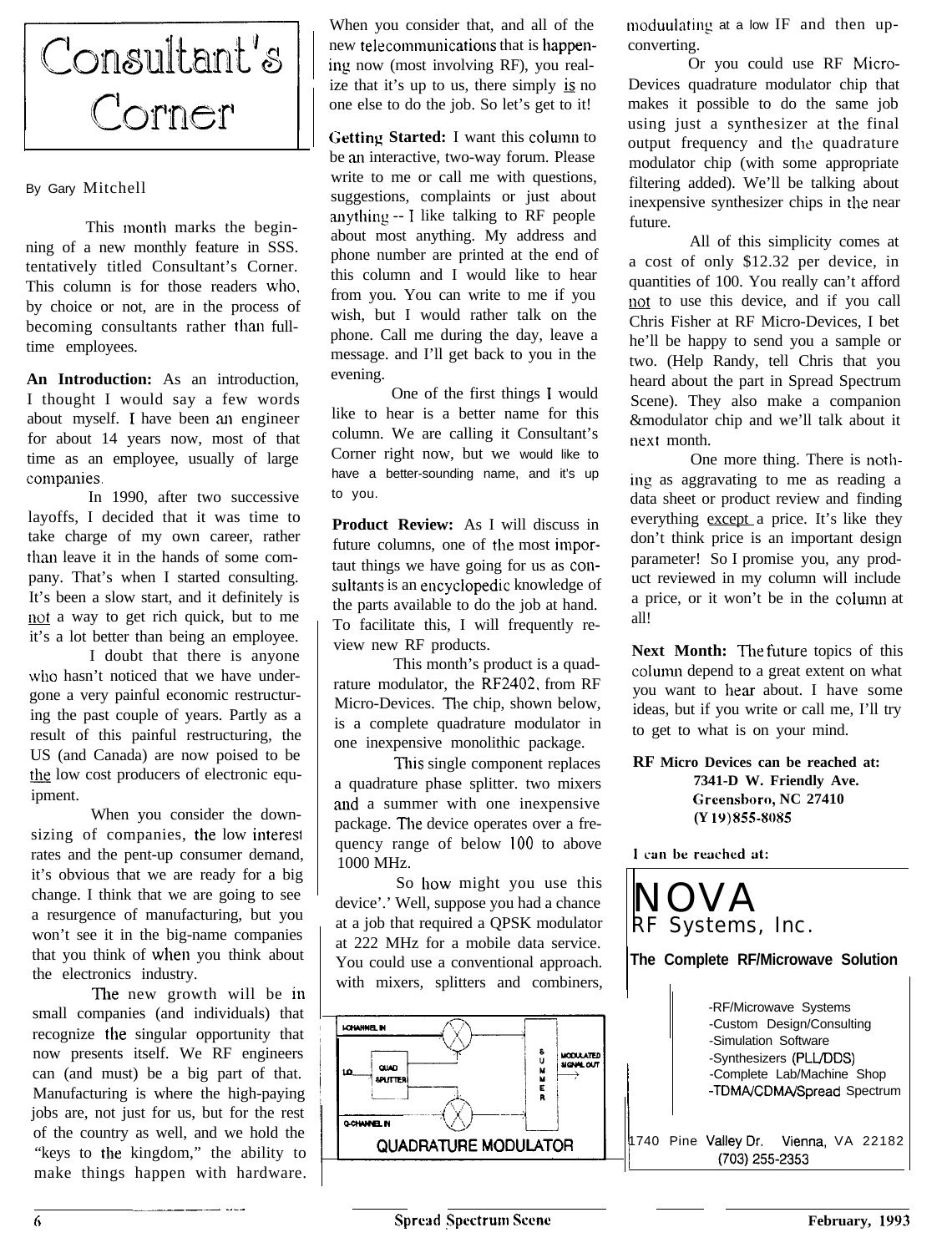## Equipment Corner

by Chris Kilgus

## **EQUIPMENT CORNER**

**I** promised to do a review of the receiver design workshop by Richard Webb at the Wireless Symposium in San Jose last month. However, Mr. Webb is a little late mailing out his software -- maybe next month.

The San Jose Convention Center, where the Wireless Symposium and Exhibition was held, is a beautiful facility. RF Expo is coming March 17-19. I think it will be a real challenge for them to out do the Wireless Symposium.

Why do people, like Crystal Filter vendors, list all their standard products in a catalog, and then are unable to offer a sample or small quantities for prototyping in less than lo-12 weeks? A 10.7 MHz crystal filter for example, can only have a few standard varieties, can't it? Two or four pole, with four different bandwidths. That is only eight crystals, yet it took me months to obtain a few for evaluation. They should be off the shelf.

Nicad's are improving. Smart chargers and better chemistry have helped, but we have all had bad experiences with them. Did you know that it is accepted engineering practice to float charge alkaline batteries? Yes, there are warning labels on the batteries, "Do Not Recharge", etc. That is to prevent gross charging currents. It is perfectly okay to replenish an alkaline battery with a l\l00 to 1\200 capacity charge. Try it on your next low power **design project.**

The latest media blitz about



EM Fields causing brain cancer has made everyone think about what we are doing. Apparently the brain and eyeball resonate at about 1 GHz. Some Japanese scientists observed the greatest temperature rise at that frequency. The eyes have the greatest vulnerability, since they are essentially unprotected. Cataracts can be the result. The ham operator running 1500 watts into a beam only 20 feet away certainly is at risk. If there is in fact a danger, we only have to look at how long cigarettes were considered a non health hazard to possibly estimate the time before the truth is known.

To design an unlicensed radio system, one almost has to jump immediately to 900 MHz to find a modicum of spectrum to work with. It is disgusting the pittance of spectrum that is allocated for personal unlicensed operation. There are only a few possibilities below 900, the 80 KHz from 49.82 - 49.90 MHz is one. The non-critical

RF circuits and readily available IC's make life easy here. The problem is that you will be sharing the band with radio controlled toys and cordless telephones. Unless you want to try working with the 160 - 190 KHz band, that's about it. There are other bands, but the power and duty cycle limitations make them rather useless except for remote control. I hope that the FCC will take a better look at how our spectrum is being utilized. The various commercial spectrum users should all tighten their specs and move closer together -- or join the 20th century and use efficient digital modulations! How about that sacred cow of the Hams, 6 meters? Right there in the middle of it all (SO - 54 MHz) is prime spectrum that is almost unused. Use it or loose it!

I appreciate the comments that I have received from various readers in the last few months - keep those cards and letters coming. Until next month.  $\overline{\phantom{a}}$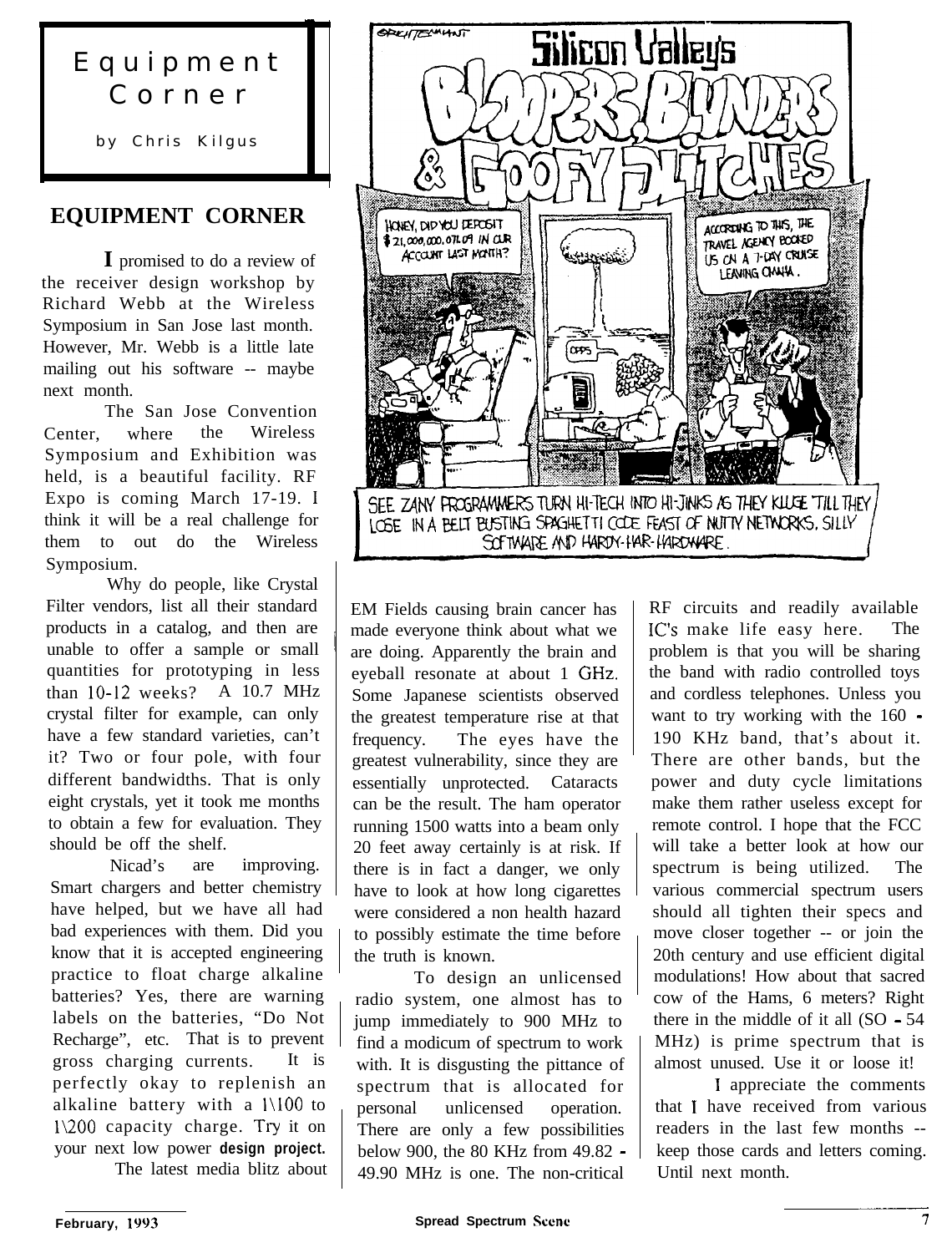## **Ham Radio Happenings**

**by** Hann, NXGX

Welcome to this new column! We plan to cover a variety of topics of interest to amateur radio operators, students and advanced experimenters in this column. We welcome material for use in this column --just send us anything that we might use, if it really belongs here, we'll use it and acknowledge the source.

First off, I'd like to share some information we received Other items: the pictures from Rusty Rushton, VE6TL, of below are from the January meet-Calgary, Alberta, Canada. Rusty ing of the High Tech Experim-<br>says that they have formed an enters Group (formerly PPRS, for says that they have formed an

Experimental Group within the Calgary Amateur Radio Club. The group is currently focused on the completion of the conversion of a number of low priced, surplus cellular rigs to the 900 MHz band. The rigs present an opportunity to not only run voice, but also high speed digital across town. Plans are in the works for a local repeater also.

Other Experimental Group interests involve DSP and Spread Spectrum. These two interests are currently on the back burner until the cellular conversion project is finished. Rusty expressed continuing interest in our SS kit and wanted further details. If some more of you are interested, we may still resurrect our SS kit idea -- let us know.

Peninsula Packet Radio Society). This meeting was attended by some 30 "high tech" bay area hams and featured demonstrations of working RDF (radio direction finding) equipment by some industrious Bay Area hams. If you have interesting photos or stories from your experimentally inclined ham club -- send them along!

Finally, Gerd Schrick, WB81FM of Dayton is sending us his club's newsletter titled: *Anomalous Propagation.* Very interesting, the group is The Midwest VHF-UHF Society and its annual membership is only \$6.00. The publication shows a real experimental flavor in the groups activities and interests -- my kind of club. The newsletter reminds us that the Dayton HAMVENT-ION is April 23, 24 and 25 this year. ---

Tune in to &pread &pectrum &cene!

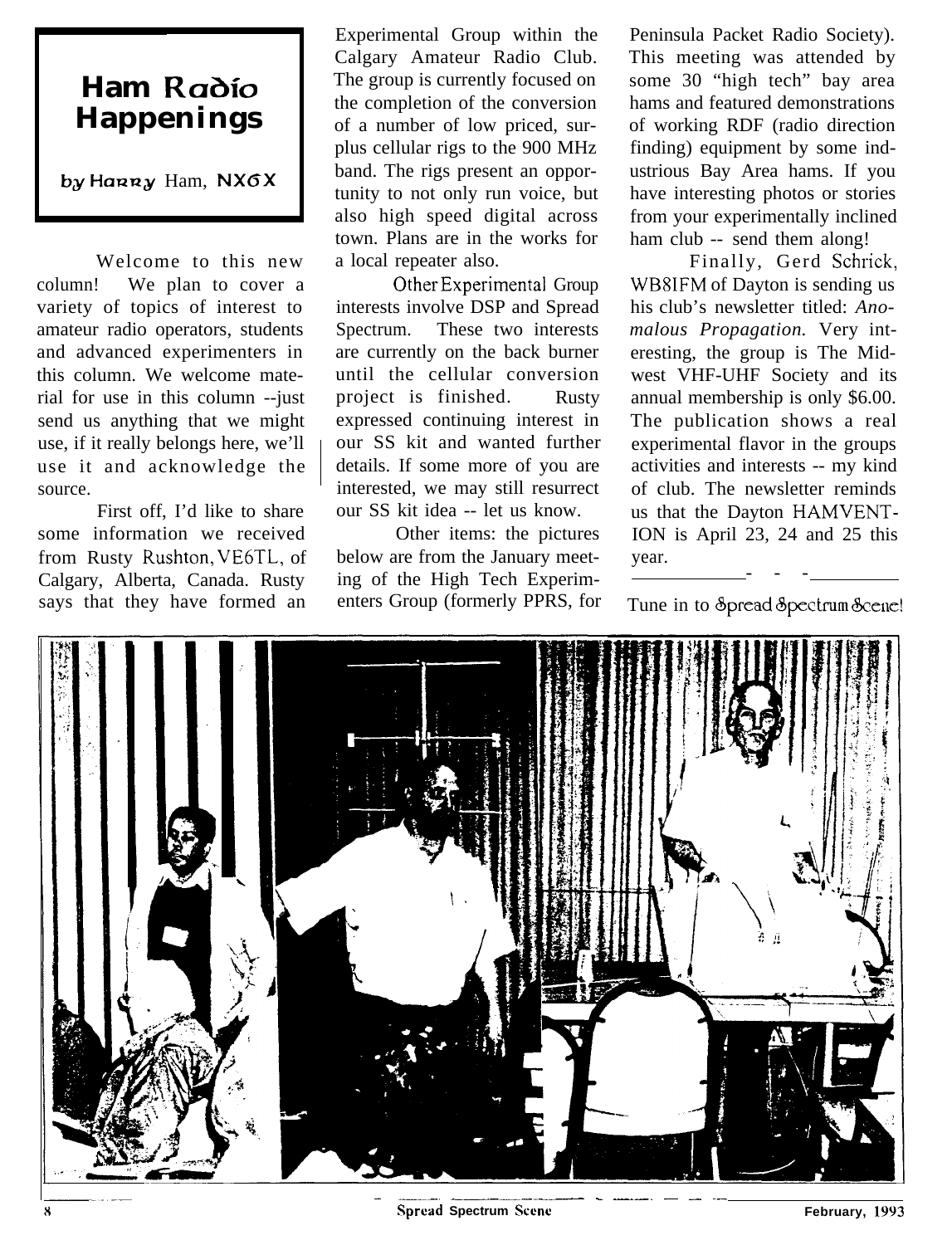

## *Imtermational Seene*

One of the best articles I have seen on the subject of the European Digital Cellular Market was published in the January issue of *Microwave Journal.* The article, by Guy Daniels, a Contributing International Editor, is noteworthy for its clarity, coverage and completeness. SSS can make copies available for this article if you have trouble finding it. It's recommended reading.

L. M. Ericson, Stockholm, Sweden and Hewlett-Packard, Palo Alto, CA have formed a joint venture to provide telecommunications operators worldwide with systems that combine network management and administrative/customer support. The new venture will be based in Stockholm and will have facilities throughout Europe.

Inmarsat Project 21 {a poorly defined, worldwide low-earthorbit (LEO) mobile satellite phone service is still giving Motorola fits. Motorola's Iridium system, which could cost then and their partners up to \$3.4 billion, is certainly a competitor of whatever happens with Project 21. Motorola and on-again, off again partner Lockheed Corporation, Missile and Space Divis ion, are once again looking fo r investors. Can Inmarsat one-up Motorola/Lockheed?



Washington Scene

Three regional telephone comppanies have asked the Federal Communications Commission to investigate the proposed merger of American Telephone & Telegraph Co. and McCaw Cellular Communication. Bell Atlantic charged that the proposed merger "raises competitive and public interest concerns of the most fundamental kind," in a petition filed with the FCC in conjunction with NYNEX and Southwestern Bell. The proposal would combine the company that dominates the long -distance market with the nation's largest provider of wireless services.

l Under pressure because of the recent scare over possible links between cellular phones and brain cancer, FCC officials last week proposed to change a longstanding guideline on allowable EMF exposures -- an action that could slow development of next- generation wireless technologies. The new standard would reduce the limit for the power radiating from current cellular phones to onetenth the value of that allowed under the old standard and would require next-generatiion systems to operate at half the power of existing ones. The commission plans to replace an Amercan National Standards Institute standard

adopted in 1985 with one pubished by the Institute of Elecrical and Electronics Engineers 'IEEE).

l QUALCOMM Inc. and partner Telesis Technologies Laboratory (TTL), subsidiary of Pacific Telesis, are jointly testing a PCS system in San Diego. The system is expected to operate in the 1850 to 1990 MHz band using QUAL-COMM's code division multiple access (CDMA) digital transmission technology. The FCC granted QUALCOMM an experimental license to conduct PCS field trials last year. According to the FCC's notice of proposed rulemaking, published in July 1992, the advent of PCS could have a great impact on the future development and configuration of all telecommunications networks. The 1.25 MHz, CDMA channel operating in the 1800 MHz frequency is considered narrow enough to allow spectrum sharing, while road enough to offer all the advantages that can be gained from a CDMA-based PCS system.

NASA's Jet Propulsion Laboratory (Pasadena, CA) has awarded a contract to the Pacific Advanced Communications Consortium (PACC) to examine the use of satellites in personal communications networks (PCNs) for rural users. The PACC is comprised of several Oregon and Washington communications companies, universities, and government agencies. For the JPL study, the PACC will evaluate the role of satellites in remote and rural PCNs, focusing on users in the Pacific Northwest.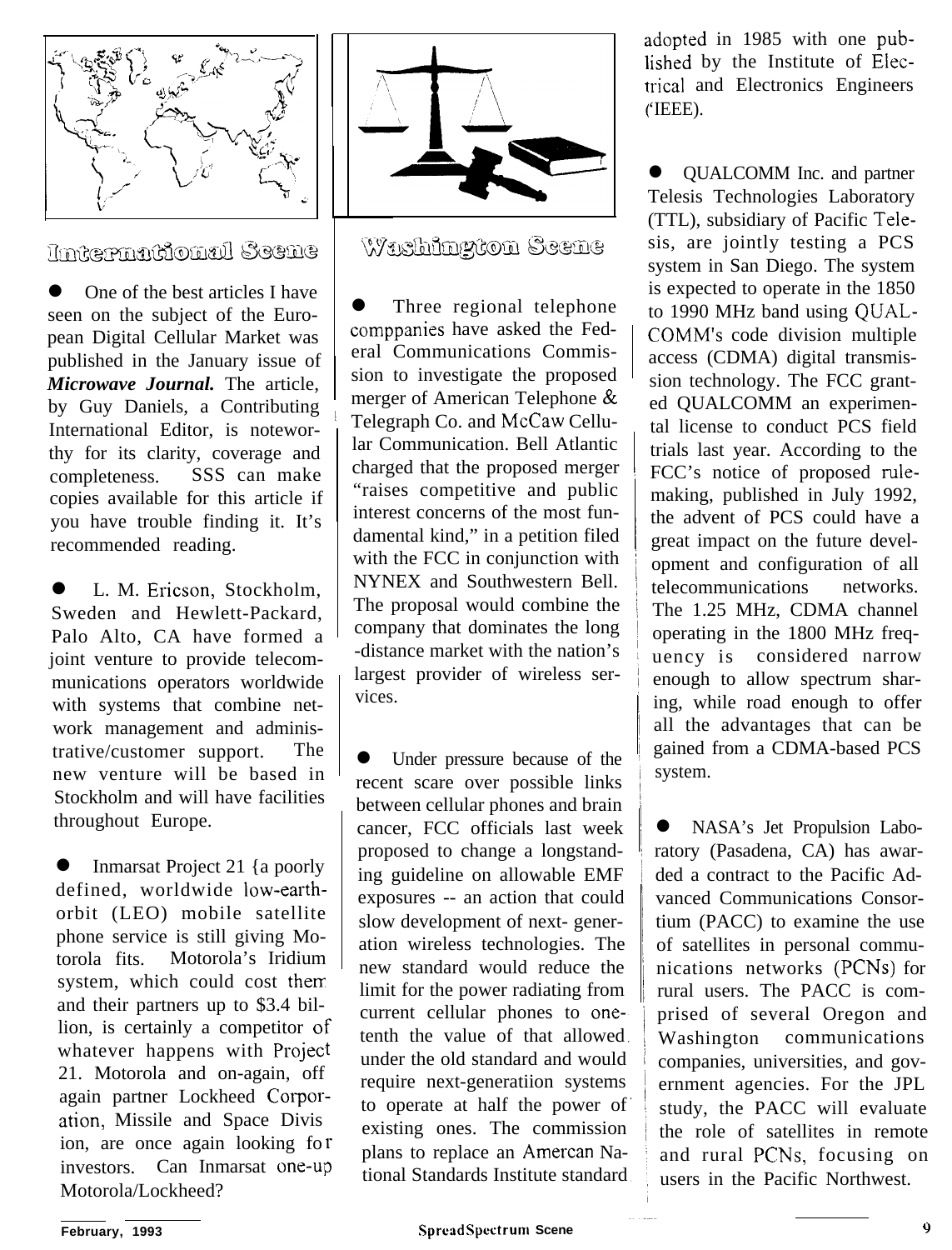## **Technical Tricks**

**All About Correlators** 

#### by R. H. Roberts, Director RF/Spread Spectrum

The real "art" or trade secret technology of Spread Spectrum is in the acquisition and tracking of code phase, carrier frequency and data clock. The only "magic" involved is a practical knowledge of how to do it with cot-relators. Cot-relators come in various types:

> Analog SAW correlatot SAW convolver CCD delay line Doubly balanced mixer

Digital Full parallel Sliding Hybrid DSP algorithm based AI "smart" correlatoi

There are plenty of references on cot-relators and lots of theoretical analysis of how they are supposed to work. However, in the real world it is best to have a favorite circuit or two that has worked well for you in the past and then adapt or modify it for a new application. I will present a few such circuit ideas here.

First, the simplest and quickest cot-relator to get up and running, by far, is the simple serial, sliding cot-relator with either two (Tau Dither) or three (Delay Lock/Early-Late) channels, each containing EXOR's or DBM (doubly balanced mixer) cot-relators. In this approach, one channel is devoted to "on-time" or data channel correlation. In the Tau-Dither, two channel system, the second channel is time shared between a slightly "early" and a slightly "late" timing offset channel used to form a "discriminator" function for code tracking put-poses. In the three channel system one timing channel is always "early," while the other is always "late." Again a discriminator-like error function is generated to enable code tracking.

To better understand the

strategy behind the sliding correlator, assume that the receiver has no knowledge of the code phase or frequency to be received, at all. The simplest strategy is just to sequentially try each possible code position, until correlation is found. The "data" channel, mentioned above, is used to detect "code lock," since the signal instantly de-spreads and a narrow band carrier (possibly with data modulation) magically appears when code lock is achieved.

Sliding correlators are simple, reliable and slow! A hybrid, serial/parallel or "pipelined" approach can speed up this type of correlator by a factor of  $N^2$ , where N is the number of separate, parallel pipelined channels. Thus a 3 way pipelined hybrid sliding cot-relator, where each parallel pipelined section examines a different section of the code, can acquire sync about 9 times faster than the simple sequential, sliding correlator. A great return for a nominal addition of circuitry. Today's PLD (Programmable Logic Device)

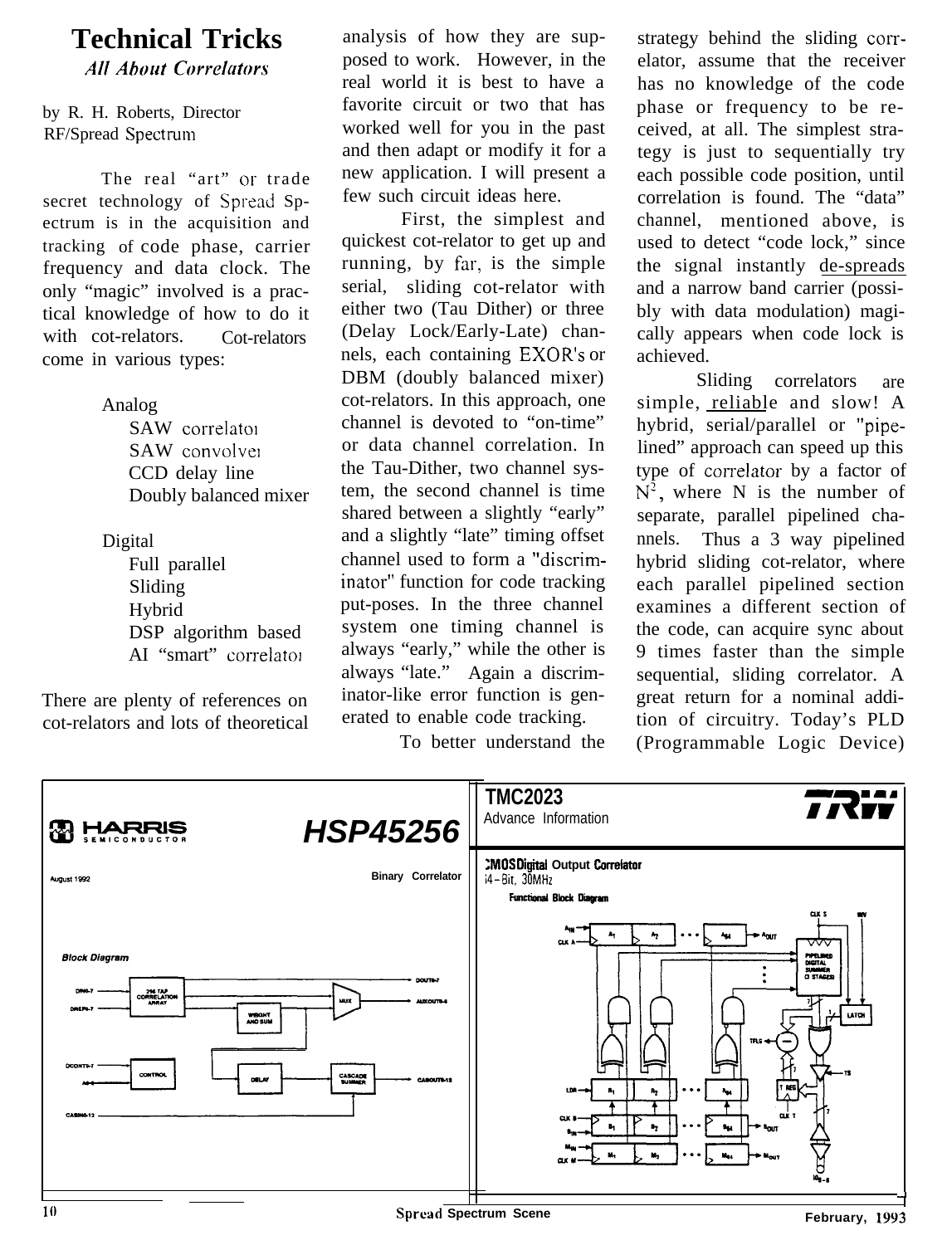technology makes it easy to implement hybrid sliding correlators up to near the complexity of a full parallel digital correlator.

However, the fastest correlators are fully parallel devices \_\_ they search the entire code epoch length all at once. These devices can use CCDs, SAW (Surface Acoustic Wave) or digital LSUASIC technology. SAW convolvers can designed to be programmable for any code - but, the most useful and general purpose parallel correlator is the all digital device. The chip block diagrams at left and below show some of the available ASIC offerings from Harris, TRW and Zilog. Actually Zilog has licensed the SS technology developed by Stanford telecommunications, Inc. for consumer scale commercial development.

The chips shown here are just a sampling of what's available from these and other vendors out there. All three chips shown perform superbly in a correctly interfaced SS system. There is an art to using any of these chips, however. It seems that to even

read the data sheets of these chips you need a PhD in microprocessors and silicon BiCMOS technology. Each vendor does make available a certain level of application support -- Stanford Telecom sells evaluation boards and complete development/simulation circuit board subsystems. My recommendation is to select a chip based on the performance you need, build up a simple all digital test circuit first, then proceed slowly, in small steps, to integrate your new correlator into your SS system. This way you will learn some of the idiosyncracies of the chip at each step of your design/integration project.

Many companies have spent hundreds of thousands or millions of dollars developing their own full parallel digital correlators. Save your company and your project (as well a your reputation) the time, trouble and expense -- use an existing LSI / ASIC parallel digital correlator chip.

Parallel correlators can sync up in as little as one code

epoch (the code repeat time interval). However, noise and statistics usually enter the picture by forcing certain  $P_{FA}$  and  $P_D$  requirements on you. It is thus typical that all digital parallel correlators synch in perhaps 3 to 5 PN code epochs (data bit times). Even this speed is blazingly fast compared to the sliding correlator which syncs up, at best, in the code length's number of data bits.

The use of digital circuitry for correlation provides interesting challenges to the SS innovator -- first it forces him to include analog and digital circuitry both in his design. Next, he must learn something of the rudiments of Digital Signal Processing, if he is to succeed in his efforts. Finally he must learn, by trial of fire and smoke, that SS design is field for those brave, persevering few, who can master multiple technologies and disciplines.

Next month we will give complete block diagrams and circuit descriptiions for both the simple sliding and the hybrid correlator designs.

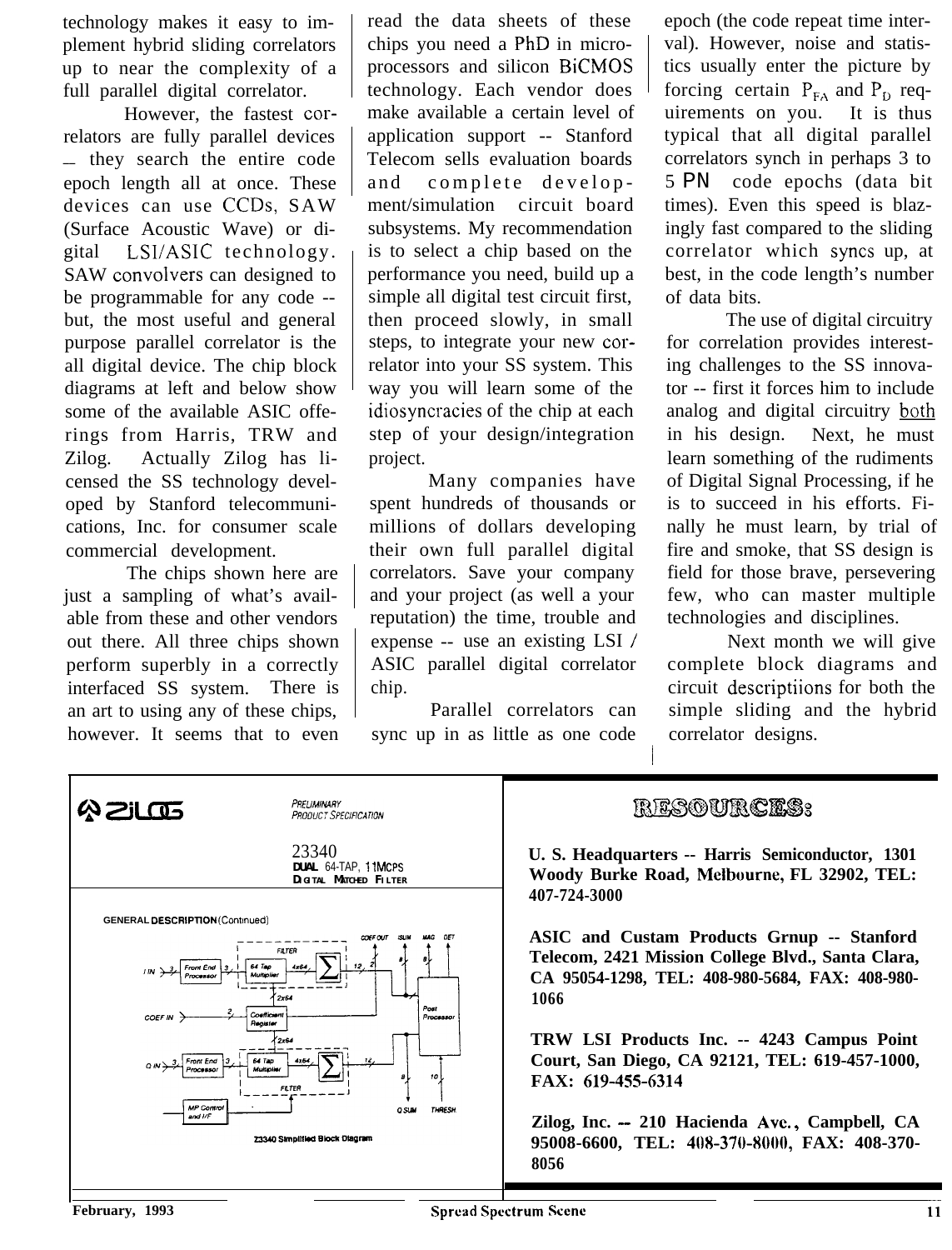## **A Tale of Two Chips** *Put-t 2*

by R. H. Roberts, Director RFiSS & The PM1 Staff

### **The PM TR-1001 -- A GaAs MMlC Transceiver Chip fol 915 MHz**

Cordless phones, PDAs, spread spectrum radios and other LAN/WAN or "Wireless" devices need RF transmit/receive front ends. The Pacific Monolithics, Inc. PM TR-100 1 provides a very interesting complete, one-chip solution for this "need."

The MMIC transceiver chip, in the figure at the right, incorporates an upconverter and



|                          | TX in Gnd | 력2      | 23P  | TX PA Grid      |  |
|--------------------------|-----------|---------|------|-----------------|--|
|                          | TX in     | з       | 22   | TX Drv          |  |
|                          | TX In Gnd | ∡ا⊐     | 21   | TX PA Gnd       |  |
|                          | Ground    | دا⊃     | 20 는 | TX Drv God      |  |
|                          | Varactor  | 6ء      | 19   | Mixer Return    |  |
|                          | LO Vdd    | ᆖ       | 18   | TX Drv Gnd      |  |
| -R                       |           | 8<br>⋴  | 17   | Ground          |  |
|                          | Ground    | دا⇔     | 16   | <b>Rx input</b> |  |
|                          | LO Buf    | ⊏10     | 15   | Rx In Src       |  |
|                          | RX Out    | 11<br>е | 14⊧  | Rx In Drn       |  |
|                          | N/C       | 12      | 13 ⊧ | NIC             |  |
|                          |           |         |      |                 |  |
| 1 Connections - Top View |           |         |      |                 |  |

downconverter both fed by the same on-chip local oscillator. The upconverter is composed of a pre-amplifier, a single ended mixer and a post- amplifier. Output power is +15 dBm into a 50 ohm load at 915 MHz with 0 dBm input at 90 MHz. The downconverter consists of a low noise RF amplifier, a single-ended mixer and an IF amplifier. Conversion gain is 25 dB with a SSB noise figure of 6 dB. The local oscillator is a capacitive source feedback design and tunes about 4 MHz using a tuning voltage of 0 to -3 volts on an off-chip varactor. The tuning bandwidth is enough to cover 160 channels with a 25 KHz channel spacing. By lowering the resonator Q, the oscillator can be tuned over a wider band-

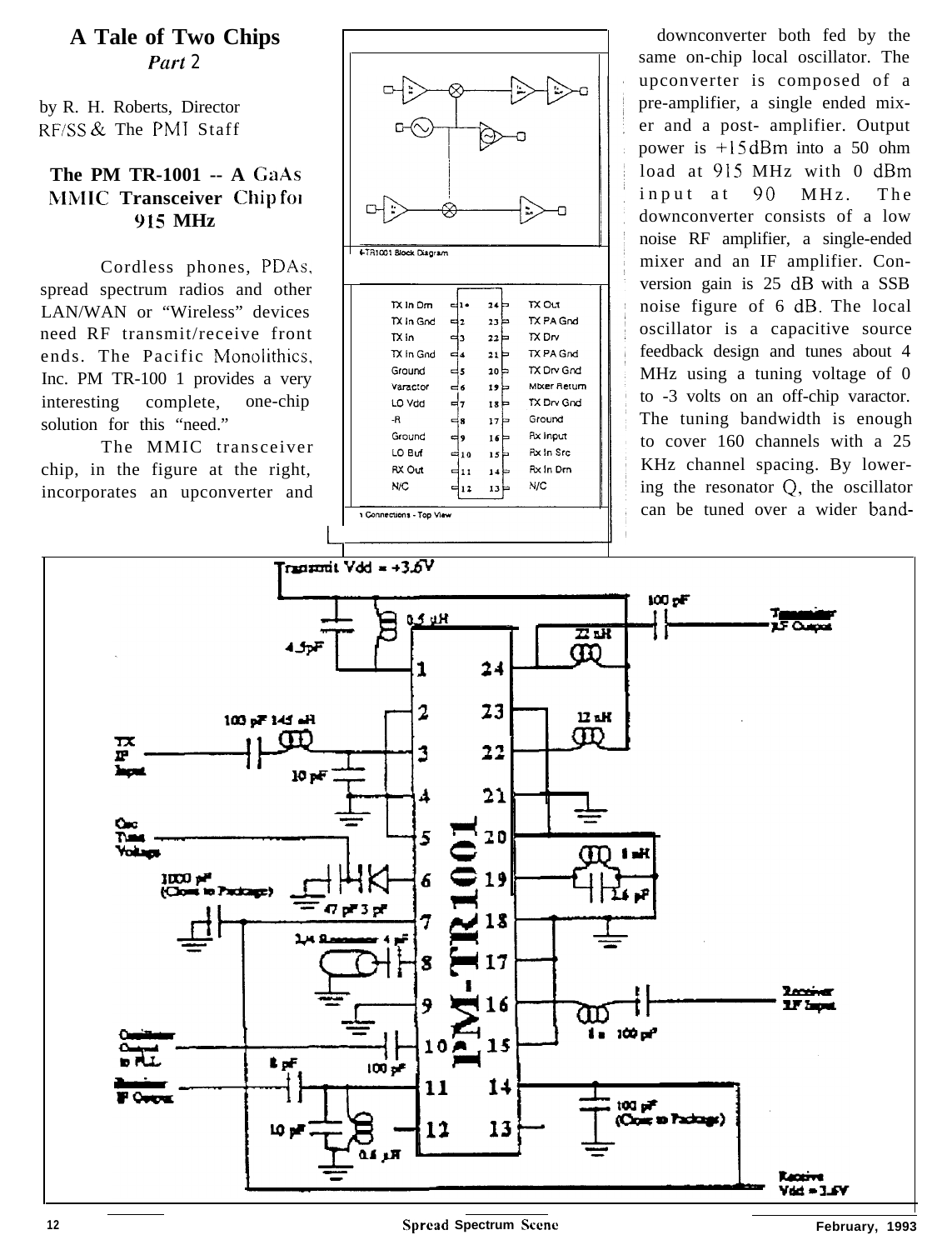width at the expense of higher phase noise. For high volume and low cost applications, the chip is packaged in a 24 pin surface mount plastic package as shown at left. In the transmit mode, the chip draws 60 mA off a 3.6 Volt Ni-Cad battery used in many cordless phones. In the standby mode, the chip draws 15 mA.

Functionality of the GaAs MMIC chip was demonstrated by building two FM transceiver systems (see functional block diagram below). This provided a test bed for correlation of key electrical parameters (such as phase noise and output power) to audio quality and area coverage. Phase noise is one important aspect in this application, since phase noise in the 300 Hz to 3 kHz offset is directly converted to audio noise in FM systems. The GaAs oscillator with an off-chip coaxial resonator exhibits a root mean-square (rms) phase noise of 110 Hz over the range of 300 Hz to 3 kHz offset from the

carrier. A comparable silicon bipolar oscillator was also designed and exhibited 60 Hz of phase noise. Although the performance of the silicon design is slightly better, the GaAs design exhibits respectable performance. A good audio signal could be heard for rms phase noise less than about 150 Hz, above which background noise becomes irritating. The line-of-sight range achieved was well over 50 meters.

 $\overline{\bullet}$ 

This chip provides the RF heart of any communications system using the 900 MHz frequency range. A low powered SS transceiver can be designed with this chip very simply by adding the requisite spectrum spreading mixers to the IF input and output signals.

An evaluation kit is available. Contact PM1 at: Pacific Monolithics, Inc., 245 Santa Ana Court, Sunnyvale, CA, 94086. Phone: (408)732-8000, FAX: (408)732-3413.



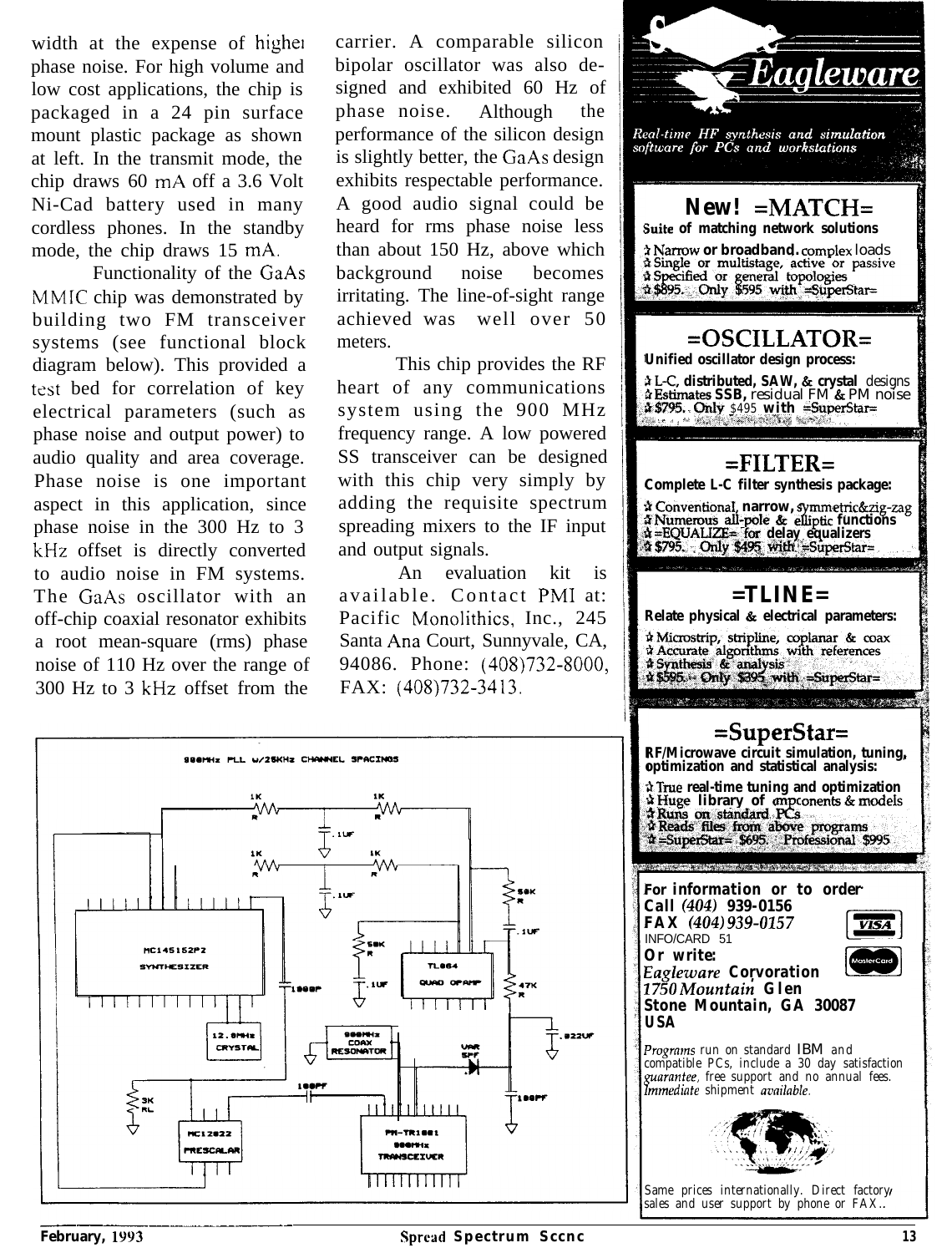This page contained only advertising and is now out of date!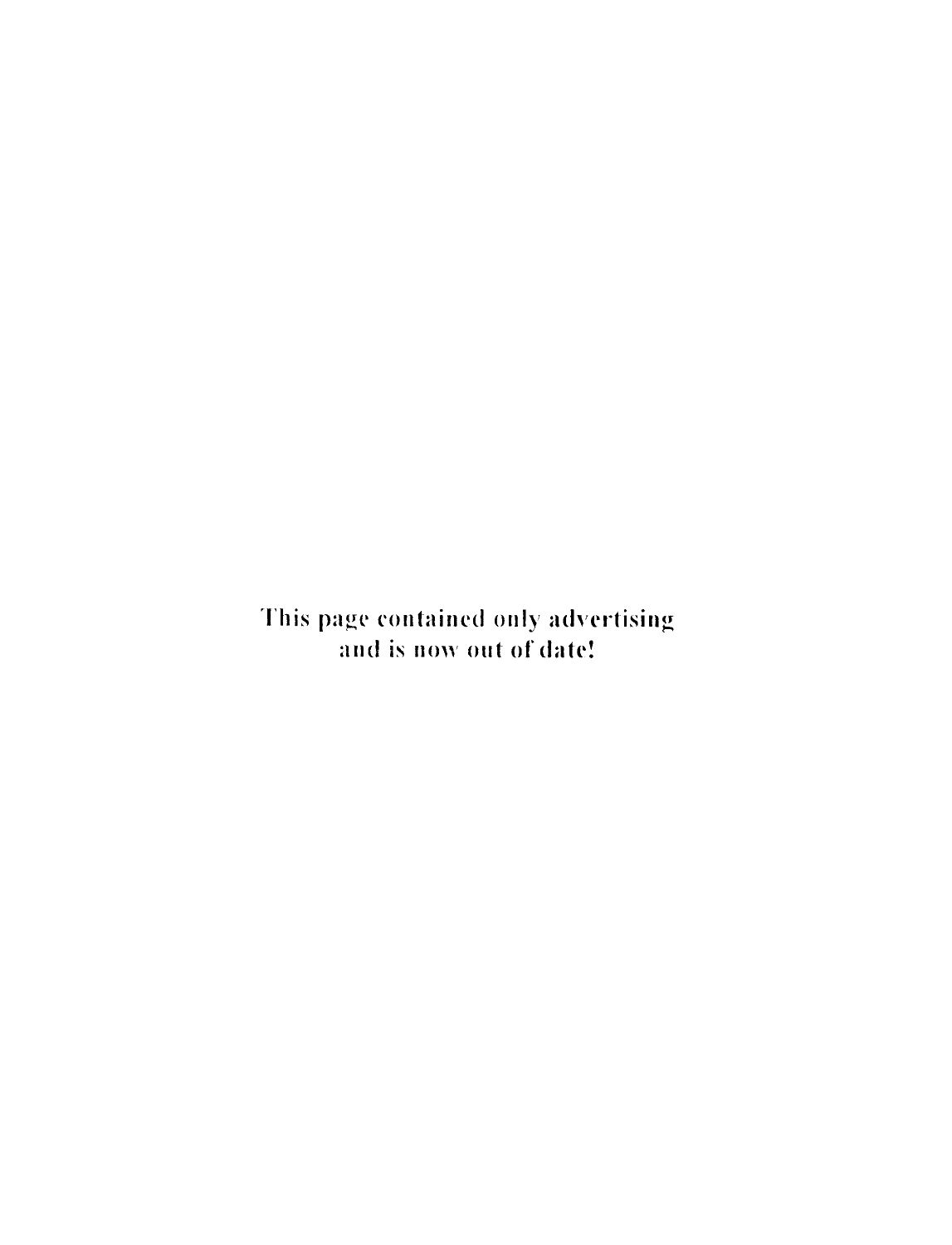This page contained only advertising and is now out of date!